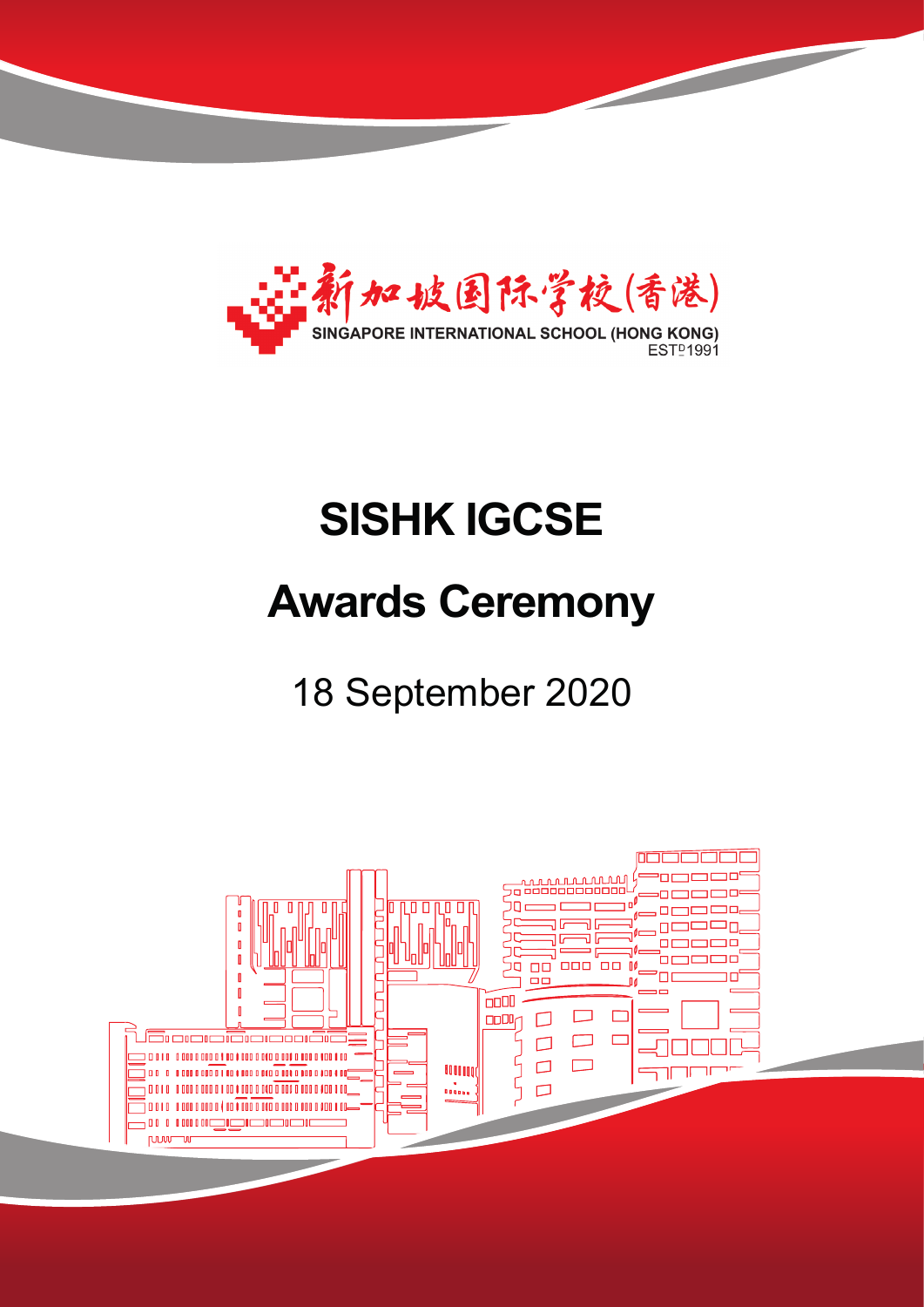# **SISHK IGCSE Awards Ceremony 2020**

# Ceremony Programme

Arrival of School Leaders

Start of Ceremony

Playing and Singing of Singapore National Anthem "Majulah Singapura" Chinese National Anthem "March of the Volunteers"

Principal's Opening Remarks

Presentation of Awards

Year Head's Closing Remarks

School Song

End of Ceremony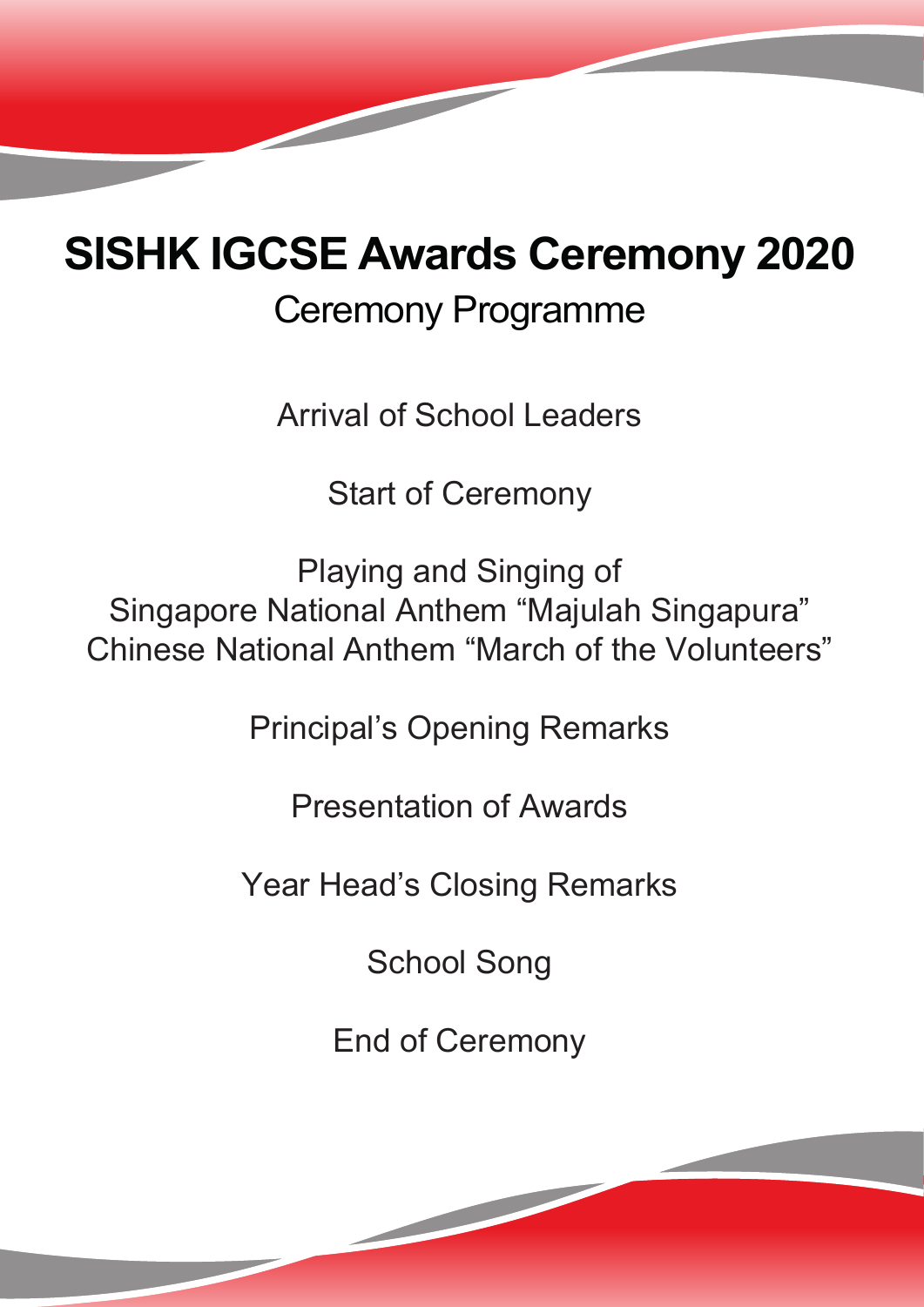#### **Principal's Message**

COVID-19 pandemic has created a new normal for all of us. Everyone is trying to anticipate, adapt and adjust to the uncertainties and volatilities. Everyone is also working towards and hoping for some forms of consistency in our lives.

Patience, consistency and resilience are two attributes and one school value that I think will help us navigate this new normal better.



As we celebrate today, we want to affirm your **patience** and **resilience** in adapting to

- Home-based Learning from February to May 2020,
- Home-based Mock Examinations, and
- the cancellation of the May/June 2020 IGCSE series.

Your **consistent** hard work over the two-year programme at Secondary 3 and 4, had enabled you to produce good results that were recognised by Cambridge Assessment International Education (CAIE). Your **patience** in waiting for CAIE to review and revise the global grades paid off as some of your grades were adjusted upwards.

I am happy to see that many of you have chosen to stay positive in facing these challenges by not giving up easily and trying your best to adapt to the changing circumstances. Finally, we are able to come together today to recognise and affirm your excellent performance and celebrate your success.

As you receive the award(s), please do not forget your parents, family, teachers and peers who were there for you as you completed your Secondary Education Programme in SISHK.

Remember our values as your compass to guide you in navigating the future. Remember the two attributes and one school value as you move on to your next educational journey.

Thank you for completing a milestone of your life journey in SISHK and we wish you all the best in your future endeavours.

Kelvin Tay **Principal**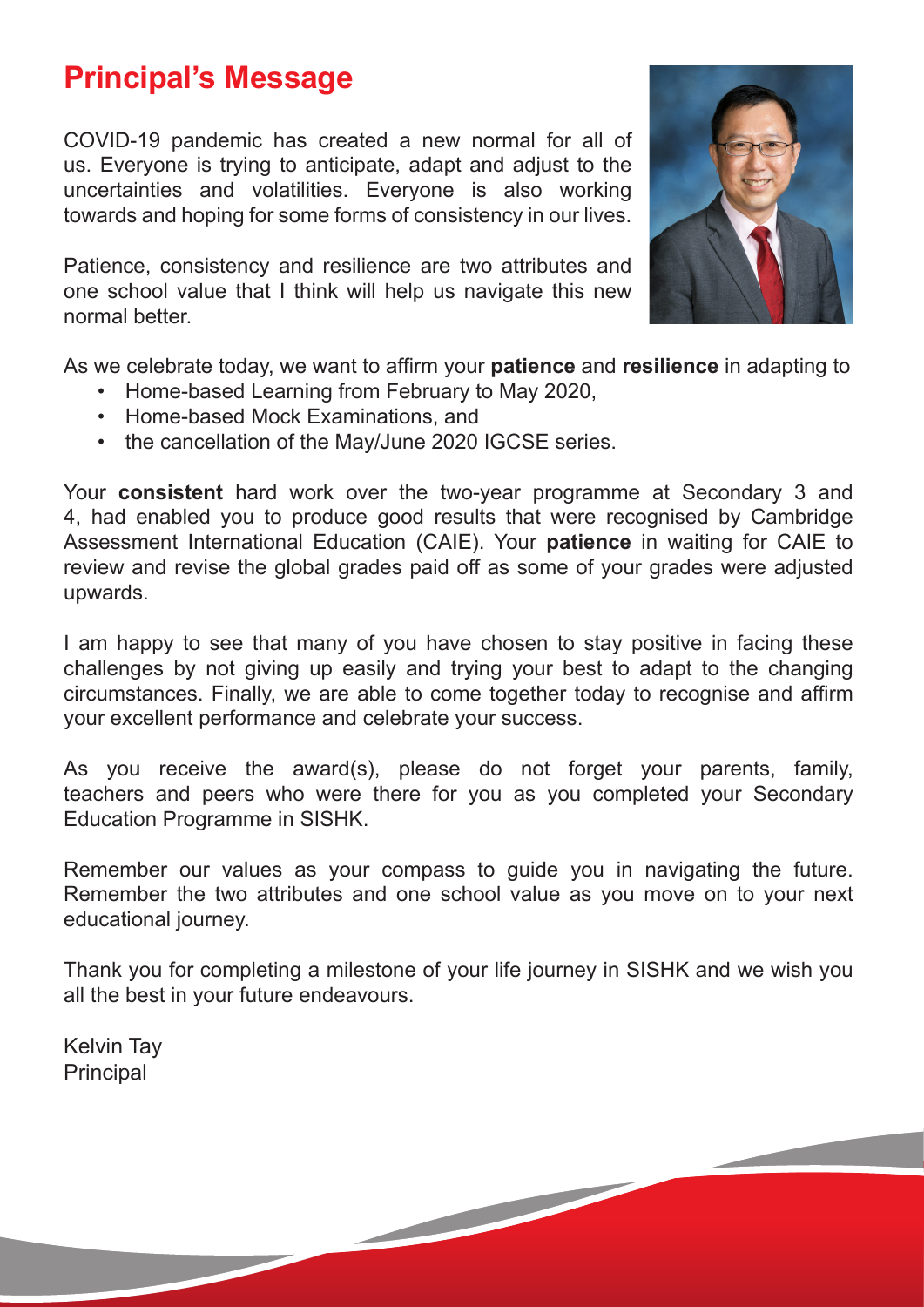### **IGCSE AWARDS**

#### **Top IGCSE Student**

The Top IGCSE Student Award is awarded to the S4 student who has achieved the best grades in the June IGCSE Examinations.

NG TAK YAN has achieved 10 A\* and 1 A at the June 2020 IGCSE Examinations.

### **IGCSE Academic Excellence Award**

The IGCSE Academic Excellence award is presented to all students who have attained at least 8 distinctions at the June 2019 IGCSE Examinations. The award recipients are:

#### **S/N Name**

- NG TAK YAN
- ZHANG YURONG
- FOK ZING HOU JUSTIN
- MAK ZHENG PING MICHAEL
- LAU YIH HSUAN ATHENA
- YUEN HOK SUM
- GOH JU LI GRETA
- SONG ENYA
- ZHU ZHAOXUAN
- KANG QIANQIAN
- LEE FU TIM FLORENCE
- FOO KYAN MATTHIAS
- CHEN ALEX LU
- CHEUNG TSZ YAN
- CHEN BAI GUANG CYPRESS
- TAN KEE MENG
- WANG XUANLI
- LAI ANNABEL HEI YUE
- WONG CHEUK HANG DOUGLAS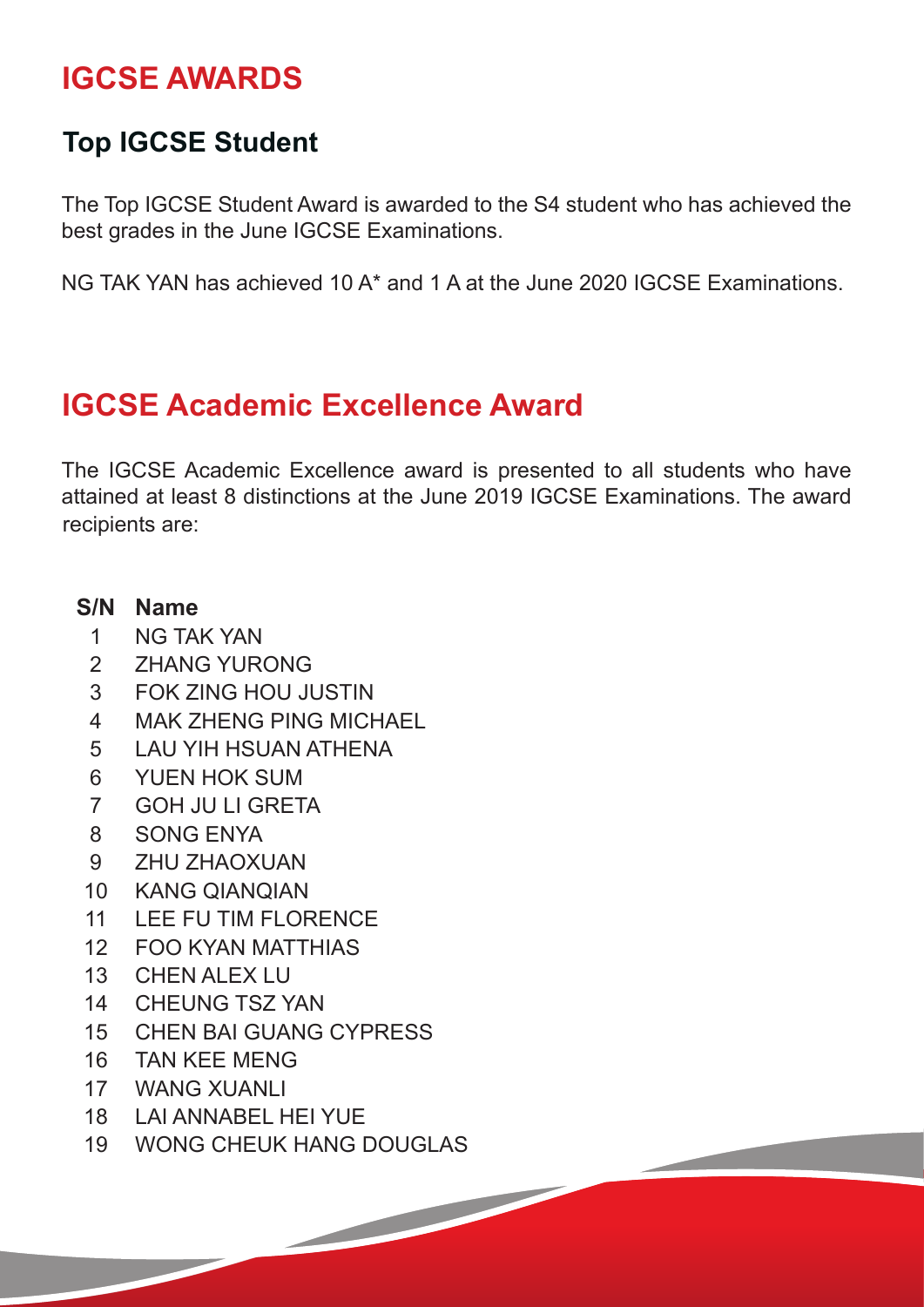#### **IGCSE Academic Excellence Award**

- YEW YONES
- KANG YUNHA
- LAW KIT YEE NATALIE
- ZHU YANNING
- CHEUNG CHANTAL KWONG YAN
- CHAN WUN KAR RACHEL
- CHIA ZE XIN ANAIS
- YIU VALERIE RECKA
- LIU HIU YING
- THAN YUE EN JULIA
- LAU CHUN HO
- LAU KING HEI RYAN
- ZHAO DAIYANG PETER
- CHAN ZHEN-YI PEARL
- CHAO KA YAN ALISON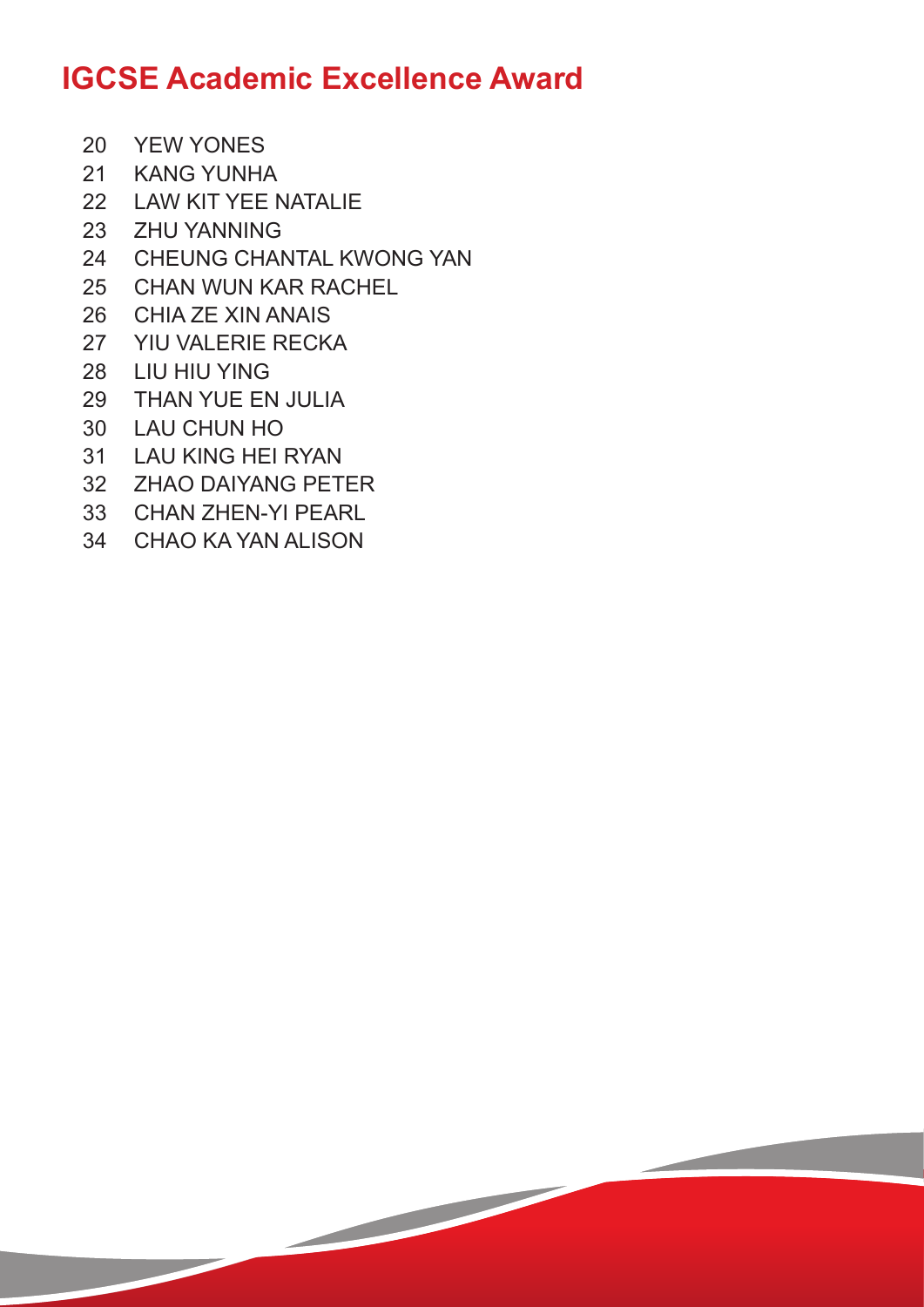## **IGCSE Subject Prizes**

The following subject prizes are given to students who have been ranked top in the respective subjects.

|                 | <b>S/N Subject</b>                          | <b>Name</b>                   |  |
|-----------------|---------------------------------------------|-------------------------------|--|
| 1               | 2nd Language Chinese                        | <b>LI ZHENNING</b>            |  |
| $\overline{2}$  | <b>Additional Mathematics</b>               | <b>YUEN HOK SUM</b>           |  |
| 3               | Art & Design                                | <b>ZHU ZHAOXUAN</b>           |  |
| 4               | <b>Biology</b>                              | <b>MAK ZHENG PING MICHAEL</b> |  |
| 5               | Chemistry                                   | <b>MAK ZHENG PING MICHAEL</b> |  |
| 6               | <b>Computer Science</b>                     | <b>MAK ZHENG PING MICHAEL</b> |  |
| $\overline{7}$  | Economics                                   | <b>ZHU ZHAOXUAN</b>           |  |
| 8               | <b>First Language Chinese</b>               | <b>WANG YUCHEN</b>            |  |
| 9               | <b>First Language English</b>               | <b>GOH JU LI GRETA</b>        |  |
| 10              | Geography                                   | THAN YUE EN JULIA             |  |
| 11              | <b>History</b>                              | <b>NG TAK YAN</b>             |  |
| 12 <sup>°</sup> | Information and Communication<br>Technology | <b>GOH JU LI GRETA</b>        |  |
| 13              | Mathematics (Without Coursework)            | <b>ZHAO YOUMING</b>           |  |
| 14              | <b>Music</b>                                | <b>WANG XUANLI</b>            |  |
| 15              | <b>Physics</b>                              | <b>MAK ZHENG PING MICHAEL</b> |  |
|                 | 16 World Literature                         | <b>CHEN BAI GUANG CYPRESS</b> |  |